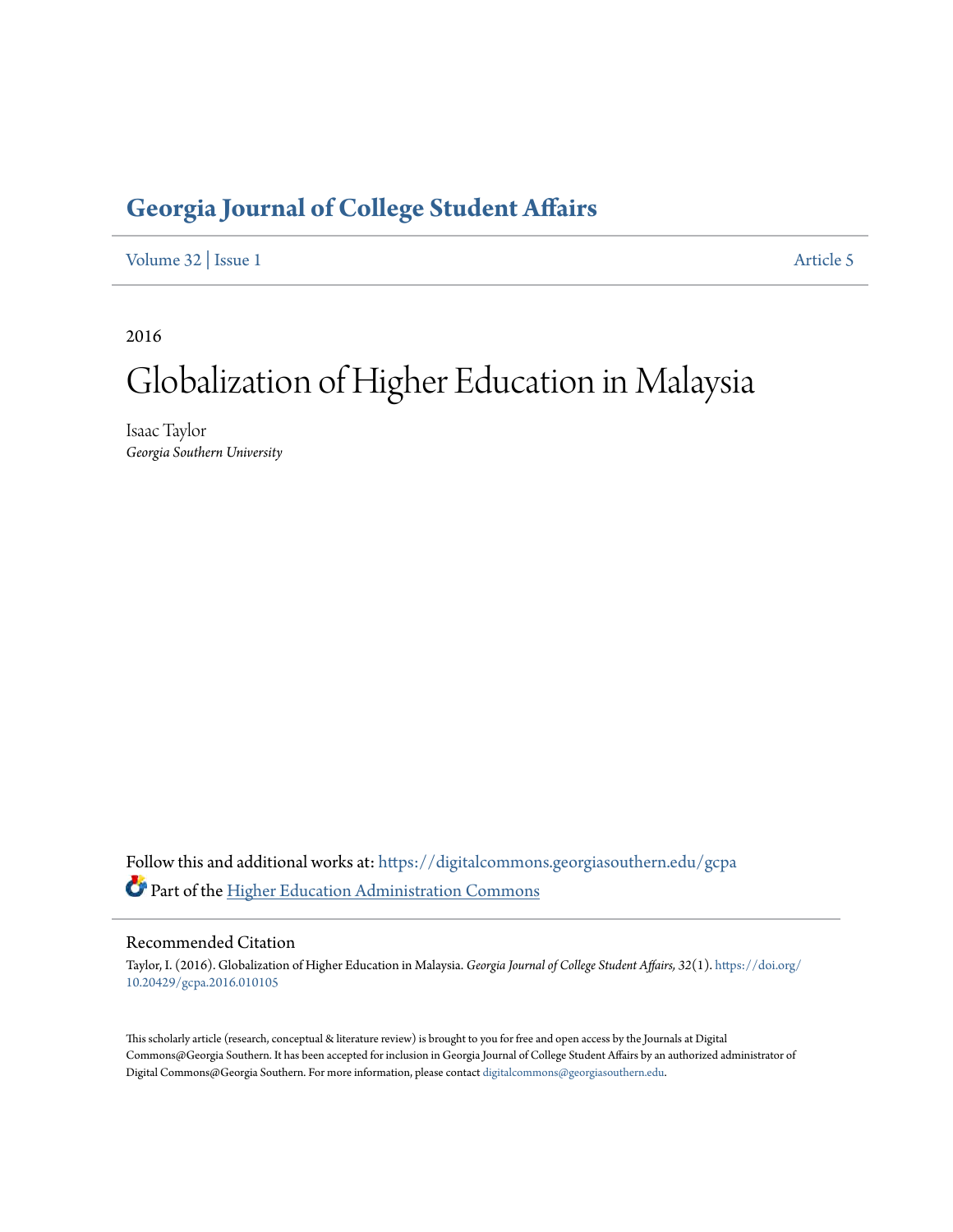## **Globalization of Higher Education in Malaysia**

## **Issac Taylor**

#### Abstract

*The purpose of this paper is to highlight how globalization and the development of knowledgebased economy is effecting the higher education system of Malaysia. This reflective analysis examined the policies and practices, in the higher education of Malaysia that internationalizes its higher education systems; the impact of globalization and the development of knowledge based economy; the cultural landscape of higher education in Malaysia towards globalization; and any international organizations or resources to identify/critique the impact of globalization of Malaysia's higher education systems. As a result, quality assurance has been the key factor in promoting globalization in Malaysia Higher Education because English is becoming more prevalent in higher learning which is promoting more opportunity for foreign students. With quality assurance, the cultural landscape has changed from the aspect of teaching and learning in its traditional formality.* 

#### **Introduction**

Globalization is impacting higher education in so many countries. Globalization is rendering challenges for higher education in each country, region, and its locale. Because of the global economy and its competitiveness, higher education in Malaysia has become a knowledge based economy. When Malaysia gained independence in 1957, the country had no university at all. The first wave of establishing higher education institutions began after the establishment of the University of Malaya in 1959. Currently, the Malaysian higher education system is composed of 20 government-funded universities, 37 private universities and colleges, and about 300 private colleges (Chan, 2013). The impact of globalization and the development of knowledge-based economy have caused much dramatic change to the character and functions of higher education in Malaysia (Anantha & Krishnaveni, 2012). This reflective analysis will discuss policies and practices in the higher education of Malaysia that internationalizes its higher education systems; the impact of globalization and the development of knowledge based economy; the cultural landscape of higher education in Malaysia towards globalization; and any international organizations or resources to identify/critique the impact of globalization of Malaysia's higher education systems.

#### **Policies and Practices of Malaysia's Globalization in Higher Education**

The Ministry of Education serves as the jurisdiction of both private and public institutions of higher learning in Malaysia. The bulk of the higher education is carried out by the country's public institutions but the private education sector also complements the efforts of the government by offering the opportunity to pursue higher education at a more affordable fee than is available elsewhere (Anantha & Krishnaveni, 2012). Public universities were for a long time the dominant institutions compared to private ones, which gained legal acceptance and recognition after the passing of the Private Higher Education Institutions (PHEI) Act in 1996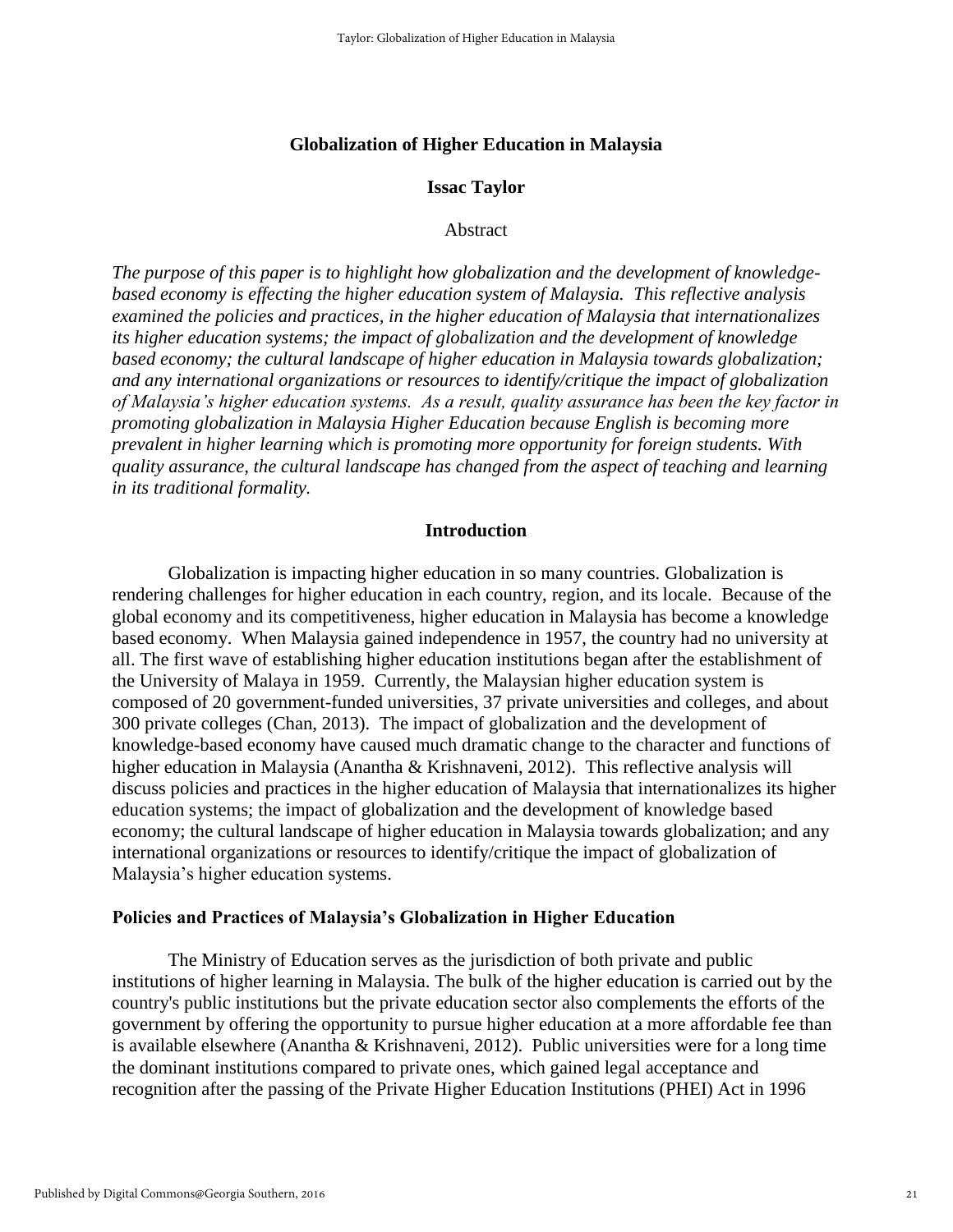(Chan, 2013). Public institutions consist of public universities, polytechnics, community colleges and teacher training institutes while the private institutions include private universities, private university colleges, foreign branch campus universities and private colleges (.Nathan, et. al, 2013). The Ministry of Education in Malaysia developed strategies and plans for Higher Education Institutions to become more competitive globally. The objective of these plans is to ensure that Malaysian universities achieve world-class status and operate as a hub for higher education in the Southeast Asia region (Grapragasem, et. al, 2013).

Two objectives of the Ministry of Education for Malaysia to become more global in higher education were the National Higher Education Strategic Plan (NHESP) beyond 2020 and National Higher Education Action Plan (NHEAP) 2007–2010. The National Higher Education Strategic Plan-Laying the Foundation Beyond 2020' provides the long-range direction and goals of higher education in Malaysia. 'The National Higher Education Action Plan: Triggering Transformation 2007–2010'outlines the implementation of the strategic plan in four distinct phases for higher education in Malaysia (Kaur Sidhu & Singh, 1999). The four distinct phases are: Phase One: Laying the Foundation (2007-2010), Phase Two: Strengthening and Enhancement (2011-2015), Phase Three: Excellence (2016-2020), and Phase Four: Glory and Sustainability (beyond 2020) (Kaur Sidhu & Singh, 2009).

# **The Impact of Globalization and Development of Knowledge Based Economy**

Universities, now a day, are more actively involved to market their innovations which have opened the new doors for the higher education institutes to start entrepreneurial activities especially with reference to the economic growth. The role of university in the knowledge economy has been altered from knowledge producers to knowledge capitalizers for improved economic performance (Iqbal, et.al, 2011). The growth of the knowledge-based economy has led not only to competition among employers worldwide for the best brains but also among the institutions that train the best brains (Grapragasem, et. al, 2013). In order to compete in a globally competitive economy, the higher education system of Malaysia needs to be able to fulfill the demands of the economic sector, in terms of knowledge and skillful workers (.Othman et. al, 2011). For a country to be globally competitive, the development of human capital is essential. Education can be viewed as a capital good, which is used to develop human resource for economic and social transformation (2011). Globalization has demanded changes to be made in the Higher Education Institutions of Malaysia, to ensure that the education system can provide quality, creative, innovative and competitive workforce for the development of a knowledge driven economy (2011).

Many comments have been made about the lack of soft or generic skills among undergraduates produced by higher education institutions in Malaysia. By instilling soft or generic skills among undergraduates, it will increase their employability skills, as wells as in producing productive and knowledge workers (Othman, et.al, 2011). One of the Ministry's of Education objectives for Malaysia's higher education system is to produce competent graduates to fulfil national and international manpower needs, with 75 per cent of the graduates employed in their relevant fields within six months of their graduation (Nathan, et. al, 2013)..

# **The Cultural Landscape of Higher Education in Malaysia towards Globalization**

In order to attract international students to Malaysia, the government realizes the importance of branding Malaysian education (Grapragasem, et. al, 2013). In response to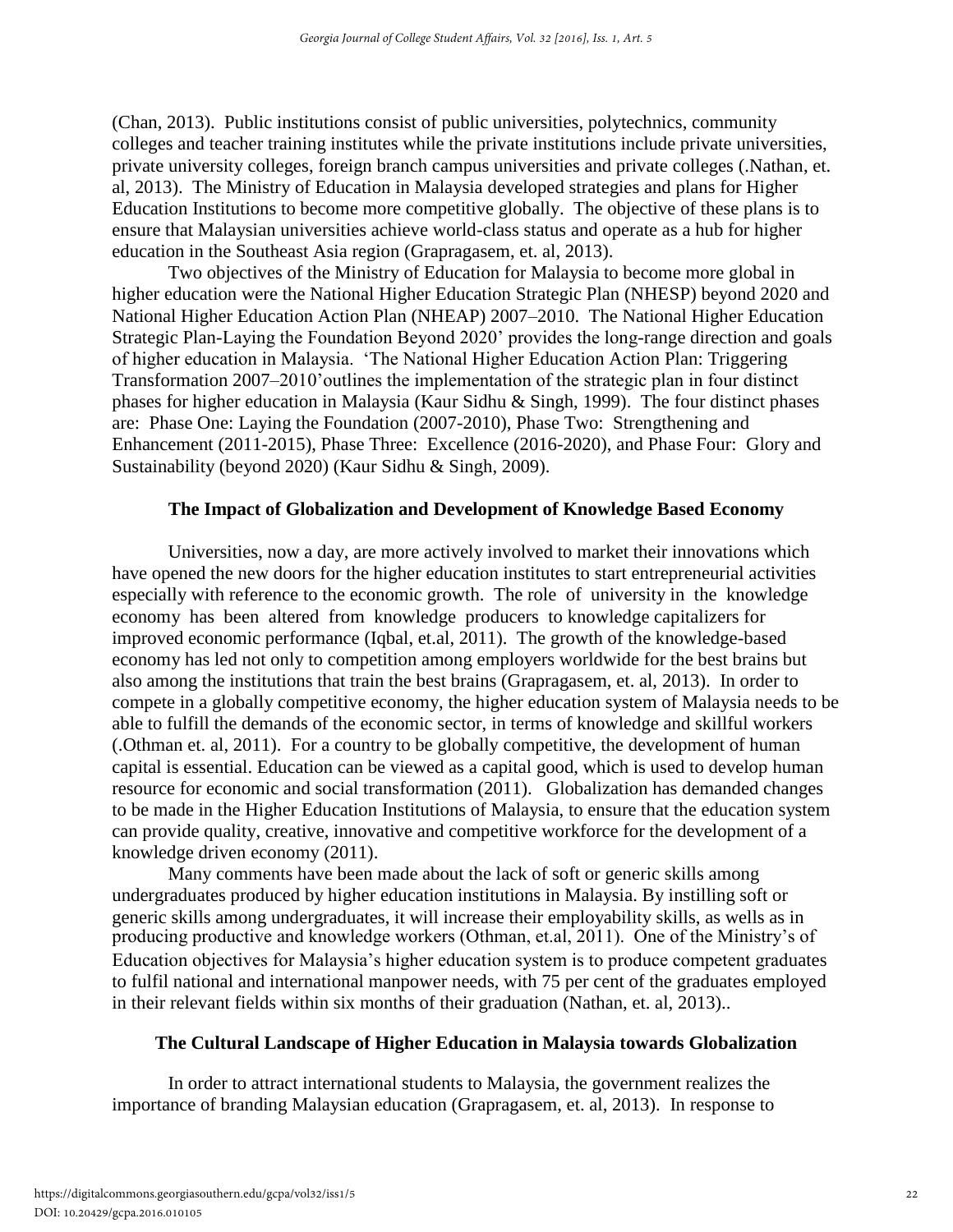globalization, Malaysia must be marketable in the English language in order to attract foreign students (2013). The Malaysian Ministry of Higher Education aims at intensifying globalization through increasing the number of international students (Othman, et. al, 2011). Cross-border institutional cooperation is solicited especially when it comes to other countries' resources and its relationship with locality. The restructuring of its education policy have given foreign stakeholders the opportunity to conduct twinning programs with local colleges and universities, as well as to open international branch campuses in Malaysia (Grapragasem, et. al, 2013).

 Although the academic community is orientated to a Western academic value system, it also operates within a complex and distinctive mix of heritage and Asian cultural values (Harland, et. al, 2014). The role of social support is important on international students' adjustment is important because international students encounter many academic and cultural changes when they come to Malaysia (Othman, et. al, 2011). International students who decide to pursue studies in a foreign country have to overcome the challenges that are related to their adjustment experiences. They are required to deal with the differences between their own cultural values, norms, and customs and those of their hosts (Yusoff, 2011). Higher education in Malaysia has influence through bureaucracy which affect the academic scholarship and values of learning. The word "academia" can be translated as "the academic community". The government has formulated three well-planned education blueprints: Malaysian Education Blueprint 2013–2025; the NHEAP 2007–2010; and the NHESP beyond 2020 (Grapragasem, et. al, 2013). These have transformed Malaysia into one the most sought-after countries by foreign investors and students in terms of its education sector. The Malaysian higher education institution have the responsibility for offering quality education. The excellence of any higher education institution can only be determined by competent and qualified academic staff (2013).

#### **International Organizations/Resources**

The higher education system of Malaysia has several organizations/resources which provide assistance in their endeavors in promoting academic excellence on a global level. Project Atlas is an organization that tracks migration trends of the millions of students who pursue education outside of their home countries each year. Data are collected on global student mobility patterns as well as leading countries involved in international higher education mobility (Project Atlas | Home, 2015). The Ministry of Education (MOE) Malaysia is entrusted with providing quality education for the people of Malaysia. Education in Malaysia begins from preschool and continues to university. The vision of the MOE is to make Malaysia a center for education excellence (Grapragasem, et. al, 2013). Malaysia's Higher Education System is a part of United Nations Education, Scientific and Cultural Organization (UNESCO) which is known as the "intellectual" agency of the United Nations (http://en.unesco.org/about-us/introducingunesco). UNESCO exists to bring this creative intelligence to life; for it is in the minds of men and women that the defenses of peace and the conditions for sustainable development must be built. The higher education system of Malaysia is also a member of the International Association of Student Affairs and Services, International Association of Universities, and several others which support the upward mobility of higher education.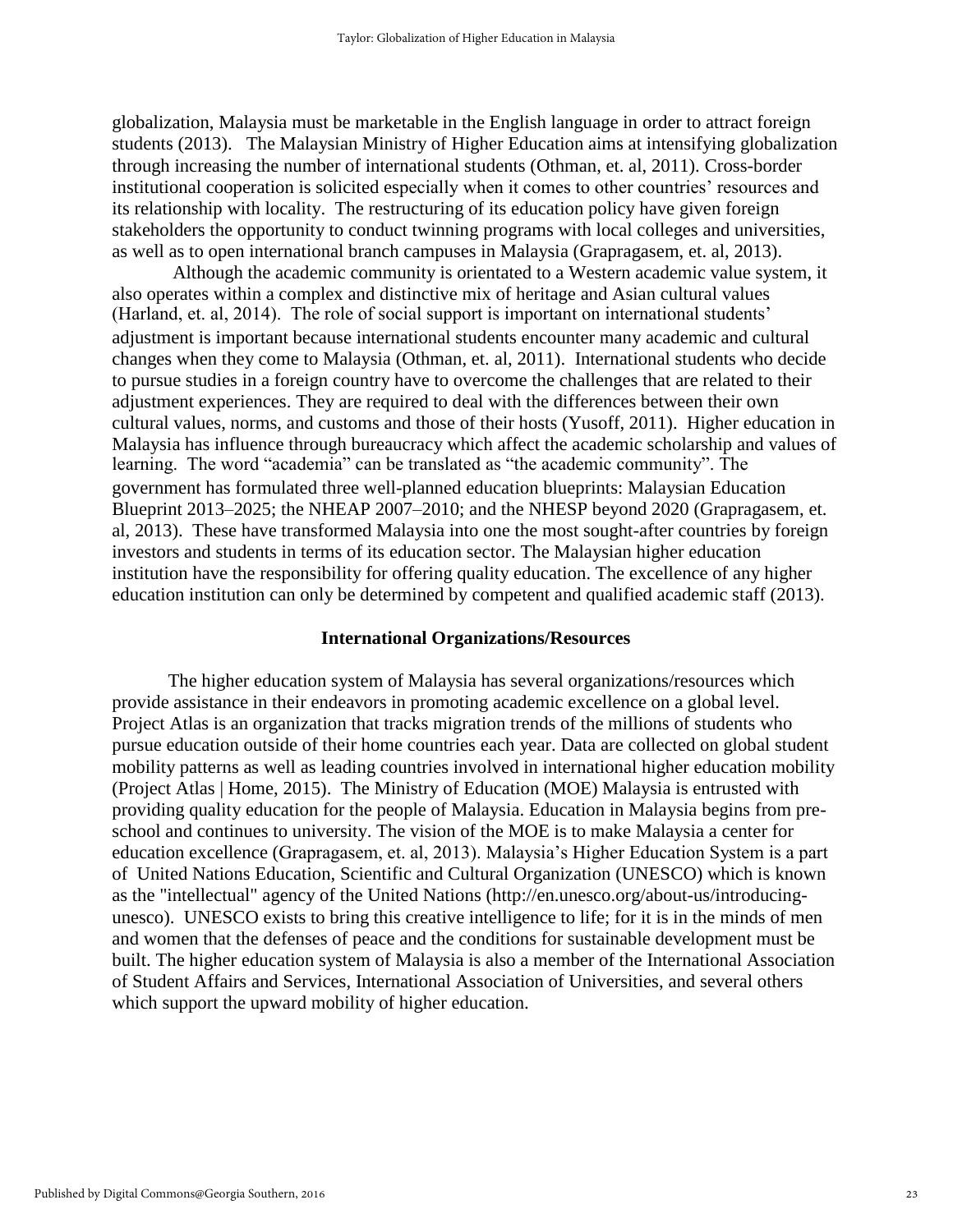#### **Conclusion**

The current trend of higher education in Malaysia is based on four factors: globalization, knowledge based economy, cultural landscape, and its organizations/resources. The Ministry of Education (MOE) has formulated three education blueprints: The Malaysian Education Blueprint 2013–2025, NHEAP 2007–2010 and NHESP beyond 2020 in order to pursuit the idea of becoming an "education hub" in the region, especially in South East Asia (Grapragasem, et. al, 2013). These initiatives have provided growth and sustainability for the private and public universities in Malaysia. Quality assurance has been the key factor in promoting globalization in Malaysia Higher Education because English is becoming more prevalent in higher learning which is promoting more opportunity for foreign students. With quality assurance, the cultural landscape has changed from the aspect of teaching and learning in its traditional formality. In conclusion, human capital is the most pertinent attribute of the Malaysian Higher Education System. To be more competitive globally, the establishment of foreign universities and colleges in Malaysia has provided skilled workers and economic development as well. The Ministry of Education in Malaysia has a vision that reflects the upward mobility of its higher education system and throughout this analysis it continues to grow in order to be known globally.

#### References

- of a Private Higher Education Institution in Malaysia. *Gadjah Mada International Journal of Business*, *15*(3), 211-230. Brooks-Terry, M. (1988). Tracing the disadvantages of first-generation college students: An application of Sussman's option sequence model. In S. K. Steinmetz (Ed.), Family support systems across the life span (pp. 121-134). New York: Plenum Press Abu Bakar, A. R., & Abdu Talib, A. N. (2013). A Case Study of an Internationalization Process
- Anantha Raj A., A., & Krishnaveni, N. (2012). An analysis of globalization and higher education in Malaysia. *Business Intelligence Journal*, (1), 141.
- Azman, N., Sirat, M., & Ahmad, A. R. (2014). Higher education, learning regions and the Malaysian transformation policies. *Higher Education Policy*, *27*(3), 301. doi:10.1057/hep.2013.26Conley, P. A., & Hamlin, M. L. (2009). Justice-learning: Exploring the efficacy with low-income, first-generation college students. Michigan Journal of Community Service Learning, 16(1), 47-58. Retrieved from https://search.ebscohost.com/login.aspx?direct=true&db=eric&AN=EJ888073&site=edslive; http://quod.lib.umich.edu/cgi/t/text/text-idx?c=mjcsl;idno=3239521.0016.1\*
- Chan, S. (2013). Internationalising higher education sectors: explaining the approaches in four Asian countries. *Journal of Higher Education Policy & Management*, *35*(3), 316-329. doi:10.1080/1360080X.2013.786854
- Grapragasem, S., Krishnan, A., & Mansor, A. (2013). Current trends in Malaysian higher education and the effect on education policy and practice: An overview. International Journal of Higher Education IJHE.
- Harland, T., Raja Hussain, R. M., & Bakar, A. A. (2014). The scholarship of teaching and learning: challenges for Malaysian academics. *Teaching In Higher Education*, *19*(1), 38-48. doi:10.1080/13562517.2013.827654